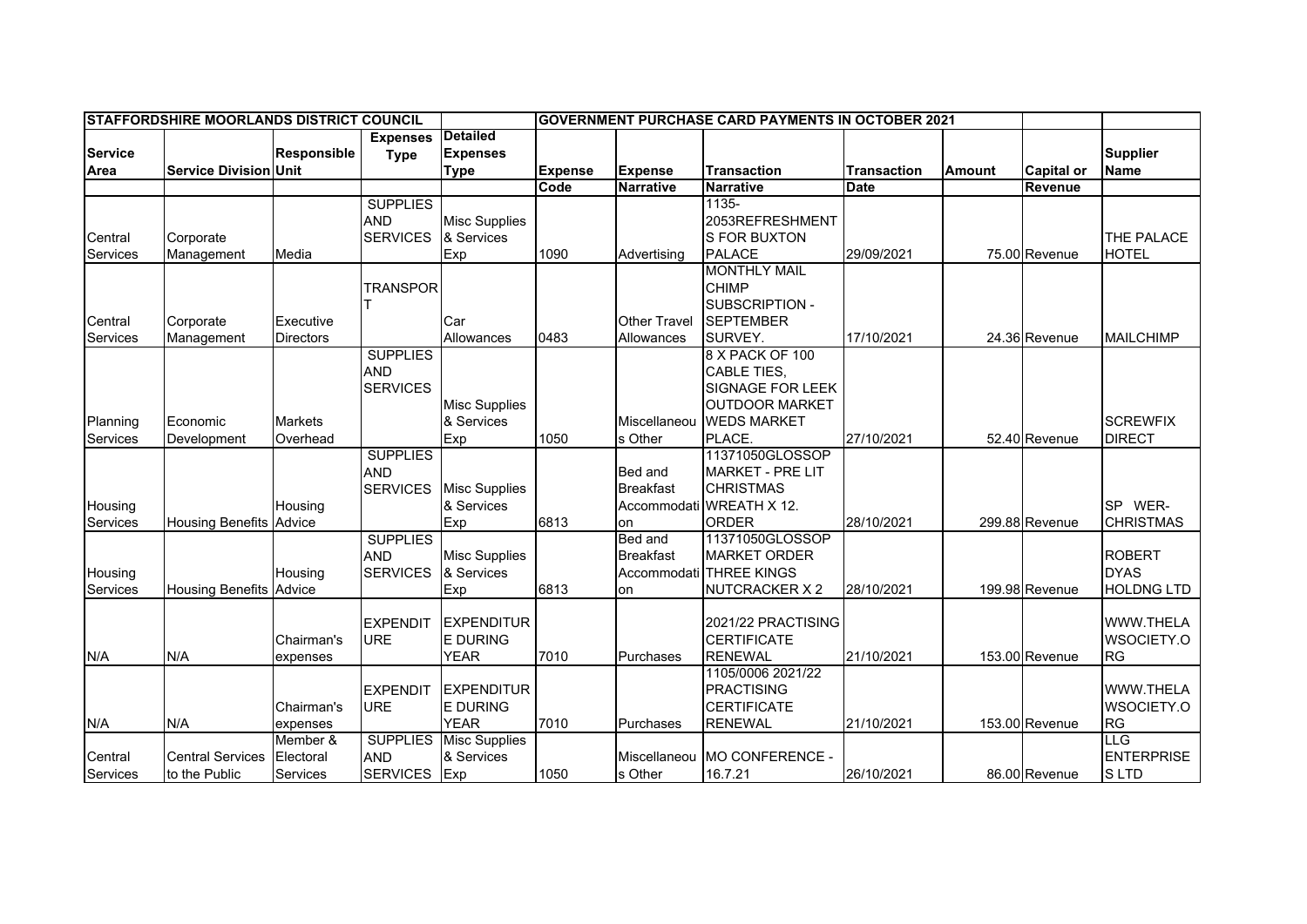| Environment     |            |                   | <b>PREMISES</b>          |                      |      |                                |                                 |            |                |                   |
|-----------------|------------|-------------------|--------------------------|----------------------|------|--------------------------------|---------------------------------|------------|----------------|-------------------|
| al and          |            |                   |                          | Grounds              |      |                                | 1105/0872 MO                    |            |                | <b>LLG</b>        |
| Regulatory      | Cemetery   | Cemeteries        |                          | maintenance          |      | Safety                         | <b>CONFERENCE -</b>             |            |                | <b>ENTERPRISE</b> |
| Services        | Services   | Leek              |                          | costs                | 0379 | Assessment                     | 16.7.21                         | 26/10/2021 | 129.00 Revenue | <b>SLTD</b>       |
|                 |            | Post Entry        |                          |                      |      |                                |                                 |            |                |                   |
|                 |            | and               | <b>EMPLOYEE</b> Indirect |                      |      |                                |                                 |            |                | <b>PALACE</b>     |
| Central         | Corporate  | Corporate         | lS.                      | employee             |      |                                | 11136813 B&B                    |            |                | <b>HOTEL</b>      |
| Services        | Management | Training          |                          | expenses             | 0050 | <b>Staff Training Homeless</b> |                                 | 19/10/2021 | 400.00 Revenue | <b>BUXTON</b>     |
|                 |            | Post Entry        | <b>SUPPLIES</b>          |                      |      |                                |                                 |            |                |                   |
|                 |            | and               | <b>AND</b>               | <b>Misc Supplies</b> |      |                                |                                 |            |                | <b>PALACE</b>     |
| Central         | Corporate  | Corporate         | <b>SERVICES</b>          | & Services           |      | Recharge                       | 11136813 B&B                    |            |                | <b>HOTEL</b>      |
| Services        | Management | Training          |                          | Exp                  | 0773 | <b>High Peak</b>               | <b>Homeless</b>                 | 19/10/2021 | 328.00 Revenue | <b>BUXTON</b>     |
|                 |            | <b>Post Entry</b> |                          |                      |      |                                | <b>SAFEGUARDING</b>             |            |                |                   |
|                 |            | and               | <b>EMPLOYEE</b> Indirect |                      |      |                                | TRAINING FOR LEAD               |            |                |                   |
| Central         | Corporate  | Corporate         | lS                       | employee             |      |                                | OFFICER - an                    |            |                |                   |
| Services        | Management | Training          |                          | expenses             | 0050 |                                | Staff Training employee (50%)   | 21/10/2021 | 25.00 Revenue  | <b>HSQE LTD</b>   |
|                 |            | <b>Post Entry</b> | <b>SUPPLIES</b>          |                      |      |                                | <b>SAFEGUARDING</b>             |            |                |                   |
|                 |            | and               | <b>AND</b>               | <b>Misc Supplies</b> |      |                                | TRAINING FOR LEAD               |            |                |                   |
| Central         | Corporate  | Corporate         | <b>SERVICES</b>          | & Services           |      | Recharge                       | <b>OFFICER</b> - an             |            |                |                   |
| Services        | Management | Training          |                          | Exp                  | 0773 | <b>High Peak</b>               | employee (50%)                  | 21/10/2021 | 25.00 Revenue  | <b>HSQE LTD</b>   |
|                 |            | Post Entry        |                          |                      |      |                                |                                 |            |                |                   |
|                 |            | and               | <b>EMPLOYEE</b> Indirect |                      |      |                                |                                 |            |                | <b>ETB</b>        |
| Central         | Corporate  | Corporate         | lS                       | employee             |      |                                | <b>SPARE CISCO ASA</b>          |            |                | <b>TECHNOLOGI</b> |
| Services        | Management | Training          |                          | expenses             | 0050 |                                | Staff Training FIREWALL (50%)   | 05/10/2021 | 67.00 Revenue  | <b>ESLTD</b>      |
|                 |            | Post Entry        |                          |                      |      |                                |                                 |            |                |                   |
|                 |            | and               | <b>SUPPLIES</b>          | <b>Misc Supplies</b> |      |                                | 1360-0845 SPARE                 |            |                | <b>ETB</b>        |
| Central         | Corporate  | Corporate         | <b>AND</b>               | & Services           |      | Recharge                       | <b>CISCO ASA</b>                |            |                | <b>TECHNOLOGI</b> |
| <b>Services</b> | Management | Training          | <b>SERVICES</b>          | Exp                  | 0773 | <b>High Peak</b>               | FIREWALL (50%)                  | 05/10/2021 | 67 Revenue     | <b>ESLTD</b>      |
|                 |            | Post Entry        |                          |                      |      |                                |                                 |            |                |                   |
|                 |            | land              |                          | Indirect             |      |                                | <b>MONTHLY</b>                  |            |                |                   |
| Central         | Corporate  | Corporate         | EMPLOYEE employee        |                      |      |                                | <b>SUBSCRIPTION FOR</b>         |            |                | <b>ADOBE</b>      |
| Services        | Management | Training          | lS                       | expenses             | 0050 |                                | Staff Training SOFTWARE - (50%) | 11/10/2021 | 10 Revenue     | <b>STOCK</b>      |
|                 |            |                   |                          |                      |      |                                |                                 |            |                |                   |
|                 |            | Post Entry        |                          |                      |      |                                |                                 |            |                |                   |
|                 |            | and               | <b>SUPPLIES</b>          | <b>Misc Supplies</b> |      |                                | 1086 0690 MONTHLY               |            |                |                   |
| Central         | Corporate  | Corporate         | <b>AND</b>               | & Services           |      | Recharge                       | <b>SUBSCRIPTION FOR</b>         |            |                | <b>ADOBE</b>      |
| Services        | Management | Training          | <b>SERVICES</b>          | Exp                  | 0773 | <b>High Peak</b>               | SOFTWARE - (50%)                | 11/10/2021 | 9.99 Revenue   | <b>STOCK</b>      |